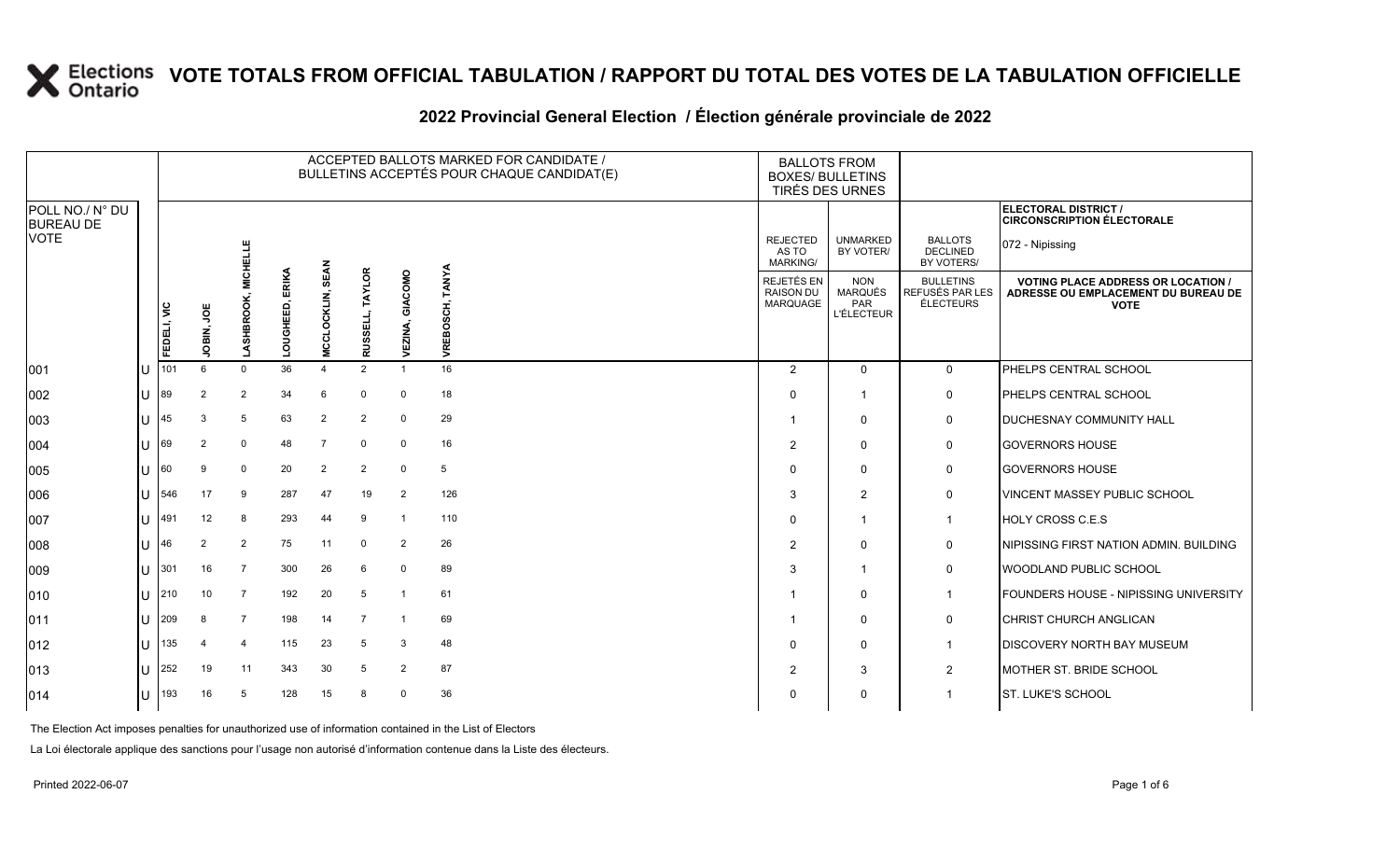### **2022 Provincial General Election / Élection générale provinciale de 2022**

|                                     |                  | ACCEPTED BALLOTS MARKED FOR CANDIDATE /<br>BULLETINS ACCEPTÉS POUR CHAQUE CANDIDAT(E) |                |                   |                    |                                |                           |                    |                           | <b>BALLOTS FROM</b><br><b>BOXES/ BULLETINS</b><br>TIRÉS DES URNES |                                                          |                                                  |                                                                                                 |
|-------------------------------------|------------------|---------------------------------------------------------------------------------------|----------------|-------------------|--------------------|--------------------------------|---------------------------|--------------------|---------------------------|-------------------------------------------------------------------|----------------------------------------------------------|--------------------------------------------------|-------------------------------------------------------------------------------------------------|
| POLL NO./ N° DU<br><b>BUREAU DE</b> |                  |                                                                                       |                |                   |                    |                                |                           |                    |                           |                                                                   |                                                          |                                                  | ELECTORAL DISTRICT /<br><b>CIRCONSCRIPTION ÉLECTORALE</b>                                       |
| <b>VOTE</b>                         |                  |                                                                                       |                | <b>MICHELLE</b>   |                    |                                |                           |                    |                           | <b>REJECTED</b><br>AS TO<br><b>MARKING/</b>                       | <b>UNMARKED</b><br>BY VOTER/                             | <b>BALLOTS</b><br><b>DECLINED</b><br>BY VOTERS/  | 072 - Nipissing                                                                                 |
|                                     |                  | FEDELI, VIC                                                                           | υg<br>JOBIN,   | <b>LASHBROOK,</b> | ERIKA<br>LOUGHEED, | <b>SEA</b><br>LOCKLIN,<br>MCCI | <b>TAYLOR</b><br>RUSSELL, | GIACOMO<br>VEZINA, | <b>TANYA</b><br>VREBOSCH, | REJETÉS EN<br><b>RAISON DU</b><br><b>MARQUAGE</b>                 | <b>NON</b><br><b>MARQUÉS</b><br>PAR<br><b>L'ÉLECTEUR</b> | <b>BULLETINS</b><br>REFUSÉS PAR LES<br>ÉLECTEURS | <b>VOTING PLACE ADDRESS OR LOCATION /</b><br>ADRESSE OU EMPLACEMENT DU BUREAU DE<br><b>VOTE</b> |
| 015                                 | U                | 287                                                                                   | $\overline{7}$ | 11                | 254                | 14                             | 9                         | $\Delta$           | 69                        | 4                                                                 | $\Omega$                                                 | $\mathbf{1}$                                     | ST. JOSEPH-SCOLLARD HALL C.S.S.                                                                 |
| 016                                 | $\cup$           | 284                                                                                   | 11             | 5                 | 208                | 15                             | 10                        | $\mathbf 0$        | 76                        | $\overline{2}$                                                    | -1                                                       | $\mathbf 0$                                      | ST. PETER THE APOSTLE CATHOLIC<br><b>CHURCH</b>                                                 |
| 017                                 | $\mathbf{U}$     | 209                                                                                   | 16             | 3                 | 212                | 12                             | 11                        | $\mathbf 0$        | 53                        |                                                                   | $\overline{\mathbf{1}}$                                  | $\mathbf 0$                                      | É.É. CATHOLIQUE ST-VINCENT                                                                      |
| 018                                 | $11 \mid 43$     |                                                                                       | 4              | 5                 | 52                 | $\overline{2}$                 | 3                         | $\mathbf 0$        | 17                        |                                                                   | $\mathbf 0$                                              | 0                                                | E.T. CARMICHAEL PUBLIC SCHOOL                                                                   |
| 019                                 |                  | $ 1 $ $ 87 $                                                                          | 6              | 4                 | 68                 | $\overline{2}$                 | ٩                         | 2                  | 30                        | $\Omega$                                                          | $\mathbf 0$                                              | $\mathbf 0$                                      | <b>E.T. CARMICHAEL PUBLIC SCHOOL</b>                                                            |
| 020                                 | $\mathbf{U}$     | 143                                                                                   | 15             | $\overline{4}$    | 155                | 12                             | $\overline{4}$            | $\overline{2}$     | 48                        | $\Omega$                                                          | 14                                                       | $\mathbf 0$                                      | <b>RORAB SHRINE CLUB</b>                                                                        |
| 021                                 | U                | 422                                                                                   | 18             | 8                 | 321                | 24                             | 8                         | 2                  | 120                       | $\overline{2}$                                                    | $\mathbf 0$                                              | $\mathbf{1}$                                     | NORTH BAY ELK'S LODGE #25                                                                       |
| 022                                 | U                | 194                                                                                   | 4              | $\overline{7}$    | 175                | 16                             | 9                         | 6                  | 52                        | $\Omega$                                                          | $\mathbf 0$                                              | $\mathbf 0$                                      | E.W. NORMAN PUBLIC SCHOOL                                                                       |
| 023                                 | $\mathbf{U}$     | 391                                                                                   | 21             | 6                 | 117                | 29                             | 17                        | 3                  | 87                        | 6                                                                 | $\mathbf 0$                                              | 0                                                | <b>MIKE RODDEN ARENA</b>                                                                        |
| 024                                 | $\mathbf{U}$     | 475                                                                                   | 20             | 20                | 330                | 31                             | 17                        | 5                  | 139                       | $\Delta$                                                          | $\Omega$                                                 | $\mathsf{O}$                                     | ST. FRANCIS CATHOLIC ELEMENTARY<br><b>SCHOOL</b>                                                |
| 025                                 | $\mathsf{U}$  91 |                                                                                       | 6              | $\overline{1}$    | 15                 | 9                              | 3                         | $\mathbf 0$        | 11                        |                                                                   | $\Omega$                                                 | $\mathbf 0$                                      | <b>CALVIN COMMUNITY CENTRE</b>                                                                  |
| 026                                 |                  | $11 \, 614$                                                                           | 39             | 18                | 457                | 47                             | 16                        | 8                  | 169                       | 6                                                                 | 3                                                        | $\mathbf 0$                                      | <b>EMMANUEL UNITED CHURCH</b>                                                                   |
| 027                                 | U                | 365                                                                                   | 18             | 4                 | 255                | 33                             | 12                        | 4                  | 97                        | 2                                                                 | -1                                                       | $\mathbf 0$                                      | <b>GATEWAY PENTECOSTAL CHURCH</b>                                                               |

The Election Act imposes penalties for unauthorized use of information contained in the List of Electors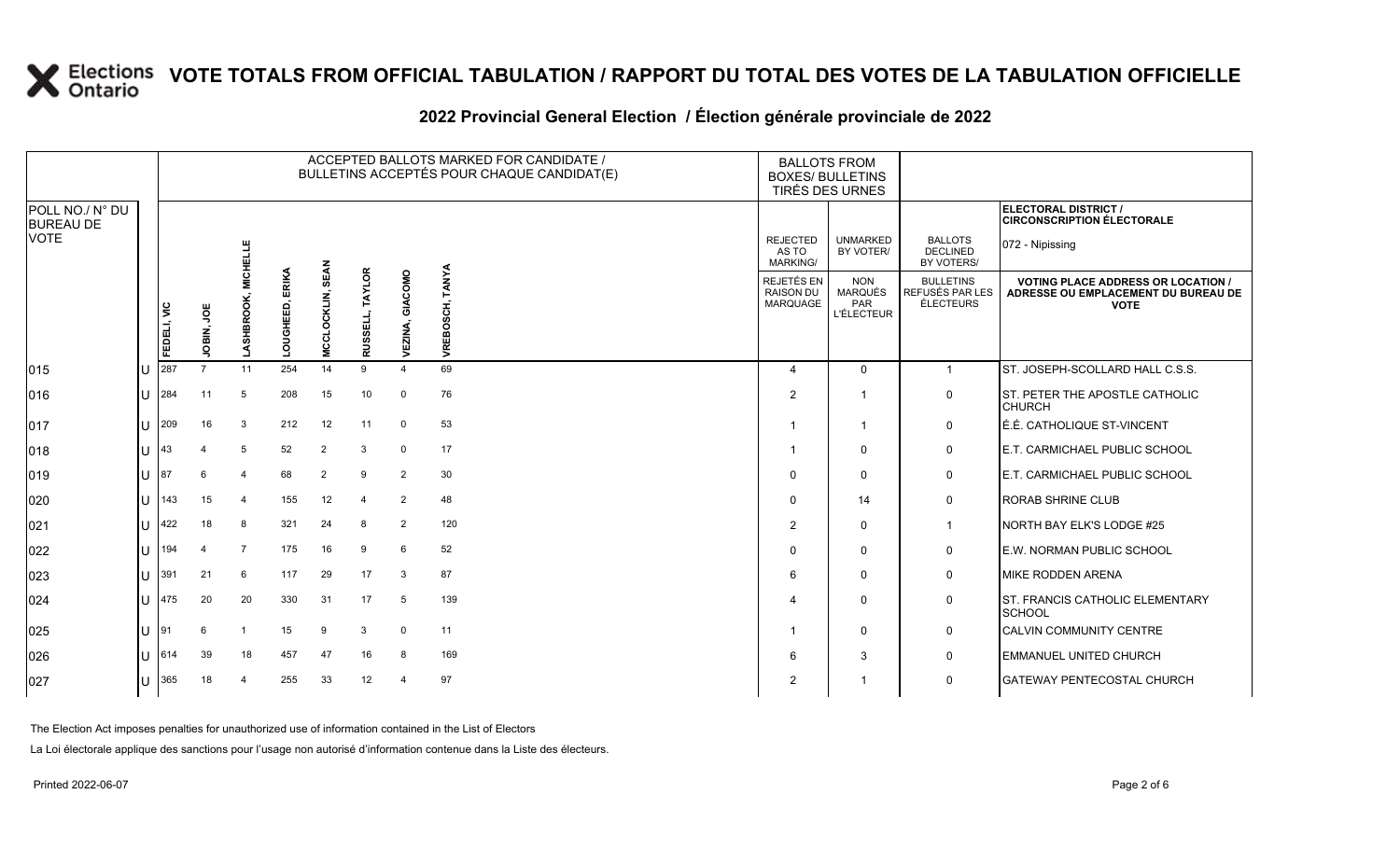### **2022 Provincial General Election / Élection générale provinciale de 2022**

|                                     |              |             |             |                |                    |                            |                               |                 | ACCEPTED BALLOTS MARKED FOR CANDIDATE /<br>BULLETINS ACCEPTÉS POUR CHAQUE CANDIDAT(E) | <b>BALLOTS FROM</b>                               | <b>BOXES/ BULLETINS</b><br>TIRÉS DES URNES               |                                                  |                                                                                               |
|-------------------------------------|--------------|-------------|-------------|----------------|--------------------|----------------------------|-------------------------------|-----------------|---------------------------------------------------------------------------------------|---------------------------------------------------|----------------------------------------------------------|--------------------------------------------------|-----------------------------------------------------------------------------------------------|
| POLL NO./ N° DU<br><b>BUREAU DE</b> |              |             |             |                |                    |                            |                               |                 |                                                                                       |                                                   |                                                          |                                                  | ELECTORAL DISTRICT /<br><b>CIRCONSCRIPTION ÉLECTORALE</b>                                     |
| <b>VOTE</b>                         |              |             |             | MICHELLE       |                    |                            |                               |                 |                                                                                       | <b>REJECTED</b><br>AS TO<br>MARKING/              | <b>UNMARKED</b><br>BY VOTER/                             | <b>BALLOTS</b><br><b>DECLINED</b><br>BY VOTERS/  | 072 - Nipissing                                                                               |
|                                     |              | FEDELI, VIC | ğ<br>JOBIN, | LASHBROOI      | ERIKA<br>LOUGHEED, | <b>SEAN</b><br>MCCLOCKLIN, | <b>TAYLOR</b><br>ЕЦ,<br>RUSSE | GIACOMO<br>VEZI | TANYA<br><b>VREBOSCH,</b>                                                             | <b>REJETÉS EN</b><br><b>RAISON DU</b><br>MARQUAGE | <b>NON</b><br><b>MARQUÉS</b><br>PAR<br><b>L'ÉLECTEUR</b> | <b>BULLETINS</b><br>REFUSÉS PAR LES<br>ÉLECTEURS | <b>VOTING PLACE ADDRESS OR LOCATION</b><br>ADRESSE OU EMPLACEMENT DU BUREAU DE<br><b>VOTE</b> |
| 028                                 |              | 333         | 6           | 6              | 180                | 27                         | 13                            | $\Omega$        | 68                                                                                    | $\Omega$                                          | $\Omega$                                                 | $\mathbf 0$                                      | FERRIS GLEN PUBLIC SCHOOL                                                                     |
| 029                                 | $\cup$       | 193         | 13          | $\overline{4}$ | 68                 | 16                         | $\overline{7}$                | $\mathbf 0$     | 45                                                                                    |                                                   | -1                                                       | 0                                                | ST. BERNADETTE'S PARISH HALL                                                                  |
| 030                                 | U            | 50          | 3           | 5              | 28                 | 3                          | 6                             | $\mathbf 0$     | 19                                                                                    |                                                   | $\Omega$                                                 | 0                                                | ST. MARGARET ANGLICAN CHURCH                                                                  |
| 031                                 | $\mathbf{U}$ | 181         | 7           | 3              | 46                 | -7                         | $\overline{7}$                | $\mathbf 0$     | 16                                                                                    | 4                                                 | 28                                                       | 0                                                | ST. MARGARET ANGLICAN CHURCH                                                                  |
| 032                                 | $\cup$       | 316         | 16          | 8              | 159                | 28                         | 10                            | $\overline{1}$  | 66                                                                                    | $\Omega$                                          | 27                                                       | 0                                                | ROYAL CANADIAN LEGION BRANCH 445                                                              |
| 033                                 | ΙU           | 356         | 11          | 10             | 127                | 8                          | 3                             | 6               | 87                                                                                    |                                                   | $\mathbf{0}$                                             | 0                                                | <b>CALLANDER COMMUNITY CENTRE</b>                                                             |
| 034                                 | $\mathbf{U}$ | 425         | 14          | 3              | 206                | 22                         | 12                            | 3               | 96                                                                                    | $\overline{2}$                                    | $\Omega$                                                 | 0                                                | EAST FERRIS COMMUNITY CENTRE                                                                  |
| 035                                 | U            | 168         |             | $\overline{2}$ | 26                 | 5                          | $\mathbf{0}$                  | $\overline{1}$  | 25                                                                                    |                                                   | $\Omega$                                                 | $\mathbf 1$                                      | <b>SOUTH SHORE EDUCATION CENTRE</b>                                                           |
| 036                                 | ΙU           | 126         | 6           |                | 31                 | 10                         | 6                             | $\mathbf 0$     | 21                                                                                    | $\Omega$                                          | $\Omega$                                                 | 0                                                | SOUTH SHORE EDUCATION CENTRE                                                                  |
| 037                                 | $\mathbf{U}$ | 467         | 32          | $\overline{7}$ | 153                | 31                         | 16                            | $\overline{2}$  | 70                                                                                    | $\Omega$                                          | $\Omega$                                                 | 0                                                | MUNICIPALITY OF POWASSAN                                                                      |
| 038                                 | $\cup$       | 109         | 12          | $\mathbf 0$    | 24                 | $\overline{7}$             | $\overline{7}$                | $\mathbf 0$     | 18                                                                                    |                                                   | $\Omega$                                                 | 0                                                | <b>CHISHOLM ADMIN. OFFICE</b>                                                                 |
| 039                                 | $\cup$       | 86          | 4           | $\mathbf 0$    | 15                 | 5                          | -5                            | $\mathbf 0$     | 15                                                                                    |                                                   | $\mathbf{0}$                                             | $\mathbf 1$                                      | CHISHOLM ADMIN. OFFICE                                                                        |
| 040                                 | U            | 184         | 10          | 8              | 22                 | 13                         | 3                             | $\overline{2}$  | 13                                                                                    | $\Omega$                                          | $\Omega$                                                 | 0                                                | COMMANDA COMMUNITY CENTRE                                                                     |
| 041                                 | $\cup$       | 161         | 12          | $\Omega$       | 24                 | 6                          | $\overline{7}$                | $\Omega$        | 16                                                                                    | $\Omega$                                          | $\Omega$                                                 | $\mathbf 0$                                      | TROUT CREEK SENIOR'S FRIENDSHIP CLUB                                                          |

The Election Act imposes penalties for unauthorized use of information contained in the List of Electors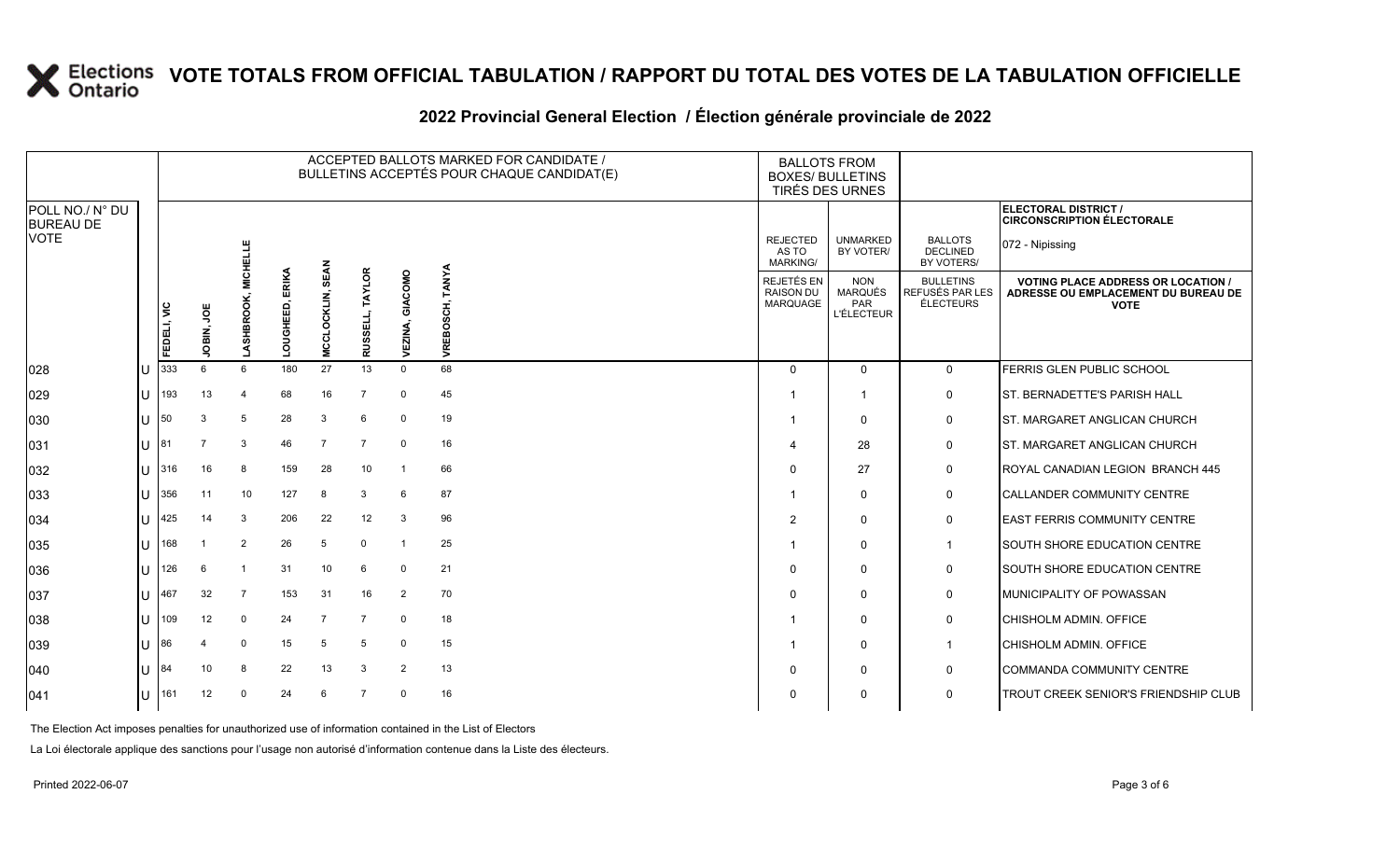|                                                    |              |    |               |                 |                |                    |                                   |                          | ACCEPTED BALLOTS MARKED FOR CANDIDATE /<br>BULLETINS ACCEPTÉS POUR CHAQUE CANDIDAT(E) | <b>BALLOTS FROM</b><br><b>BOXES/ BULLETINS</b><br>TIRÉS DES URNES |                                                   |                                                          |                                                                |                                                                                                 |
|----------------------------------------------------|--------------|----|---------------|-----------------|----------------|--------------------|-----------------------------------|--------------------------|---------------------------------------------------------------------------------------|-------------------------------------------------------------------|---------------------------------------------------|----------------------------------------------------------|----------------------------------------------------------------|-------------------------------------------------------------------------------------------------|
| POLL NO./ N° DU<br><b>BUREAU DE</b><br><b>VOTE</b> |              |    |               |                 |                |                    |                                   |                          |                                                                                       | <b>REJECTED</b>                                                   | <b>UNMARKED</b>                                   | <b>BALLOTS</b>                                           | ELECTORAL DISTRICT /<br><b>CIRCONSCRIPTION ÉLECTORALE</b>      |                                                                                                 |
|                                                    |              |    |               | <b>MICHELLE</b> |                |                    |                                   |                          |                                                                                       | AS TO<br>MARKING/                                                 | BY VOTER/                                         | <b>DECLINED</b><br>BY VOTERS/                            | 072 - Nipissing                                                |                                                                                                 |
|                                                    |              |    | FEDELI, VIC   | JOBIN, JOE      | SHBROOK,       | ERIKA<br>LOUGHEED, | <b>SEAN</b><br>LOCKLIN,<br>ō<br>ō | <b>TAYLOR</b><br>品<br>ö, | GIACOMO<br>≨                                                                          | TANYA<br>OSCH,<br>ŏ<br>yREI                                       | REJETÉS EN<br><b>RAISON DU</b><br><b>MARQUAGE</b> | <b>NON</b><br><b>MARQUÉS</b><br>PAR<br><b>L'ÉLECTEUR</b> | <b>BULLETINS</b><br><b>REFUSÉS PAR LES</b><br><b>ÉLECTEURS</b> | <b>VOTING PLACE ADDRESS OR LOCATION /</b><br>ADRESSE OU EMPLACEMENT DU BUREAU DE<br><b>VOTE</b> |
| 400                                                |              |    |               |                 |                |                    |                                   |                          | COMBINED WITH ADV002 / COMBINÉ À ADV002                                               |                                                                   |                                                   |                                                          |                                                                |                                                                                                 |
| 401                                                |              | 17 | $\Omega$      | $\overline{2}$  | 13             | $\overline{0}$     | $\mathbf 0$                       | $\mathbf 0$              | 19                                                                                    | 4                                                                 |                                                   | $\mathbf 0$                                              | NORTH BAY GOLDEN AGE TOWER                                     |                                                                                                 |
| 402                                                |              | 76 | $\Omega$      | $\Omega$        | 11             | 5                  | $\mathbf 0$                       | $\mathbf 0$              | 37                                                                                    | 2                                                                 | $\Omega$                                          | $\mathbf 0$                                              | <b>ONR APARTMENTS</b>                                          |                                                                                                 |
| 403                                                |              | 21 | $\Omega$      | $\overline{1}$  | 5              | 3                  | $\mathbf 0$                       | $\mathbf 0$              | 19                                                                                    | $\mathbf{0}$                                                      | $\mathbf 0$                                       | $\mathbf 0$                                              | PLACE ST. VINCENT                                              |                                                                                                 |
| 404                                                |              | 44 | 3             | 3               | $\overline{7}$ | 3                  | $\Omega$                          | $\mathbf 0$              | 23                                                                                    | $\overline{2}$                                                    | $\mathbf 0$                                       | $\mathbf 0$                                              | CASTLE ARMS APARTMENTS (II)                                    |                                                                                                 |
| 405                                                |              | 20 |               | 3               | 11             | $\overline{2}$     |                                   | $\mathbf 0$              | 19                                                                                    | 1                                                                 | $\Omega$                                          | $\mathbf 0$                                              | <b>EDGEWATER APARTMENTS</b>                                    |                                                                                                 |
| 406                                                |              | 52 | $\mathcal{P}$ | $\overline{1}$  | 12             | 3                  | $\mathbf 0$                       | $\mathbf 0$              | 44                                                                                    | $\mathbf{0}$                                                      | $\mathbf 0$                                       | $\mathbf 0$                                              | PLACE RICHELIEU                                                |                                                                                                 |
| 700                                                | $\mathbf{H}$ | 14 |               | $\overline{2}$  | 8              | 10                 | 0                                 | $\mathbf 0$              | 18                                                                                    | $\mathbf{0}$                                                      | $\mathbf 0$                                       | $\mathbf 0$                                              | SISTERS OF ST. JOSEPH OF SSM - NORTH<br><b>BAY</b>             |                                                                                                 |
| 701                                                |              | 47 | $\Omega$      | 3               | 11             | $\overline{2}$     | $\mathbf 0$                       | $\mathbf 0$              | 25                                                                                    | 1                                                                 | $\mathbf 0$                                       | $\mathbf 0$                                              | <b>MARINA POINT</b>                                            |                                                                                                 |
| 702                                                |              |    | $\Omega$      | 3               | 11             | $\mathbf 0$        | $\mathbf 0$                       | $\mathbf 0$              | 8                                                                                     | 0                                                                 | $\mathbf 0$                                       | 0                                                        | SOEURS DE L'ASSOMPTION                                         |                                                                                                 |
| 703                                                |              | 17 | $\Omega$      | 3               | $\Delta$       | $\mathbf 0$        | $\mathbf 0$                       | $\mathbf 0$              | $\overline{7}$                                                                        | $\mathbf{0}$                                                      | $\Omega$                                          | $\mathbf 0$                                              | <b>BARCLAY HOUSE RETIREMENT RES.</b>                           |                                                                                                 |
| 704                                                |              | 14 | $\Omega$      | $\mathbf 0$     | 2              | $\mathbf{1}$       | $\Omega$                          | $\Omega$                 | $\overline{2}$                                                                        | $\Omega$                                                          | 0                                                 | 0                                                        | CORPUS CHRIST COURT SENIORS APTS.                              |                                                                                                 |
| 705                                                |              | 24 | 3             | $\overline{2}$  | $\overline{4}$ | $\overline{2}$     | $\overline{2}$                    | $\overline{1}$           | 13                                                                                    | $\Omega$                                                          | $\mathbf 0$                                       | 0                                                        | CASSELLHOLME FOR THE AGED                                      |                                                                                                 |
| 706                                                | lU.          | 8  | $\Omega$      | 0               |                | $\mathbf 0$        | $\mathbf 0$                       |                          | 6                                                                                     | $\mathbf{0}$                                                      | $\Omega$                                          | $\mathbf 0$                                              | ALGONQUIN NURSING HOME                                         |                                                                                                 |

### **2022 Provincial General Election / Élection générale provinciale de 2022**

The Election Act imposes penalties for unauthorized use of information contained in the List of Electors

La Loi électorale applique des sanctions pour l'usage non autorisé d'information contenue dans la Liste des électeurs.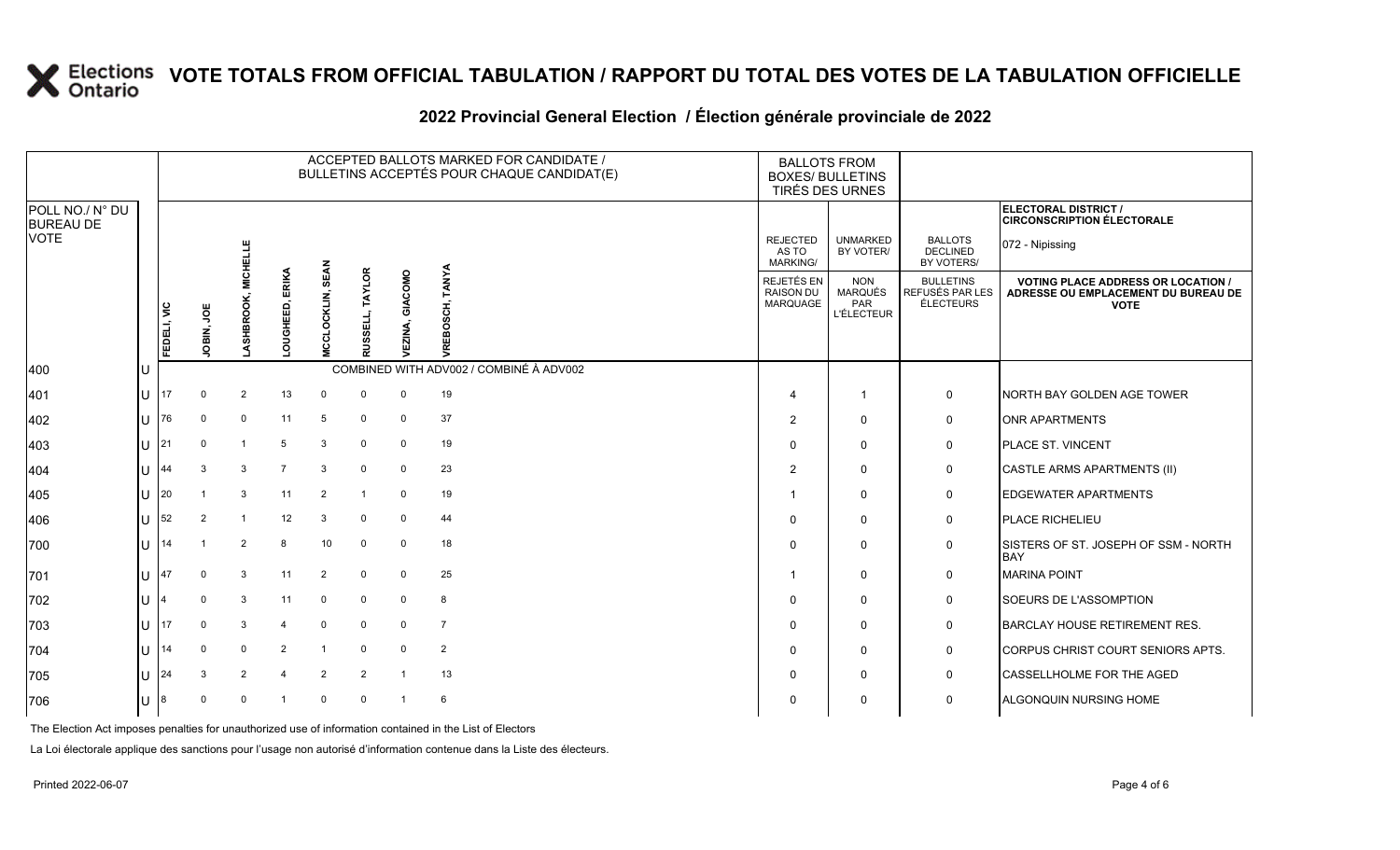### **2022 Provincial General Election / Élection générale provinciale de 2022**

|                                     |        |             |                |                 |                    |                         |                               |                    | ACCEPTED BALLOTS MARKED FOR CANDIDATE /<br>BULLETINS ACCEPTÉS POUR CHAQUE CANDIDAT(E) |                                            | <b>BALLOTS FROM</b><br><b>BOXES/ BULLETINS</b><br>TIRÉS DES URNES |                                                  |                                                                                                 |
|-------------------------------------|--------|-------------|----------------|-----------------|--------------------|-------------------------|-------------------------------|--------------------|---------------------------------------------------------------------------------------|--------------------------------------------|-------------------------------------------------------------------|--------------------------------------------------|-------------------------------------------------------------------------------------------------|
| POLL NO./ N° DU<br><b>BUREAU DE</b> |        |             |                |                 |                    |                         |                               |                    |                                                                                       |                                            |                                                                   |                                                  | <b>ELECTORAL DISTRICT /</b><br><b>CIRCONSCRIPTION ÉLECTORALE</b>                                |
| <b>VOTE</b>                         |        |             |                | <b>MICHELLE</b> |                    |                         |                               |                    |                                                                                       | <b>REJECTED</b><br>AS TO<br>MARKING/       | <b>UNMARKED</b><br>BY VOTER/                                      | <b>BALLOTS</b><br><b>DECLINED</b><br>BY VOTERS/  | 072 - Nipissing                                                                                 |
|                                     |        | FEDELI, VIC | ğ<br>JOBIN,    | LASHBROOH       | ERIKA<br>LOUGHEED, | <b>MCCLOCKLIN, SEAN</b> | <b>TAYLOR</b><br>ISSELL,<br>₹ | GIACOMO<br>VEZINA, | TANYA<br>VREBOSCH,                                                                    | REJETÉS EN<br><b>RAISON DU</b><br>MARQUAGE | <b>NON</b><br><b>MARQUÉS</b><br>PAR<br><b>L'ÉLECTEUR</b>          | <b>BULLETINS</b><br>REFUSÉS PAR LES<br>ÉLECTEURS | <b>VOTING PLACE ADDRESS OR LOCATION /</b><br>ADRESSE OU EMPLACEMENT DU BUREAU DE<br><b>VOTE</b> |
| 707                                 |        |             | $\overline{2}$ | $\overline{2}$  | $\overline{2}$     |                         |                               |                    | 9                                                                                     | $\Omega$                                   | $\Omega$                                                          | $\mathbf 0$                                      | <b>WATERS EDGE CARE COMMUNITY</b>                                                               |
| 708                                 | U      |             | $\Omega$       | $\Omega$        | 8                  | 3                       | -1                            | $\mathbf 0$        | $\mathbf 0$                                                                           | $\Omega$                                   | $\mathbf{0}$                                                      | 0                                                | NATIVE PEOPLE OF NIPISSING SRS. RES.                                                            |
| 709                                 | ΙU     | 17          |                |                 | 2                  |                         | $\overline{2}$                | $\Omega$           | 12                                                                                    | 1                                          | $\mathbf{0}$                                                      | 0                                                | NIPISSING MANOR NURSING CARE CENTRE                                                             |
| 711                                 | ΙU     | 16          | $\Omega$       | $\Omega$        | 3                  | -1                      | $\mathbf 0$                   | $\Omega$           | $\overline{2}$                                                                        | $\Omega$                                   | $\Omega$                                                          | 0                                                | THE PINES SENIORS APARTMENTS                                                                    |
| $ 712$                              | $\cup$ |             | 3              |                 | $\overline{2}$     | 3                       | $\mathbf{0}$                  | $\overline{1}$     | 13                                                                                    | -1                                         | $\mathbf{1}$                                                      | 0                                                | EASTHOLME HOME FOR THE AGED                                                                     |
| ADV001                              |        | 183         | 9              | $\overline{2}$  | 137                | 14                      | 3                             | $\mathbf 0$        | 64                                                                                    | $\Omega$                                   | $\mathbf 0$                                                       | $\mathbf 0$                                      | <b>CASSELLS BUSINESS CENTRE</b>                                                                 |
| ADV002                              |        | 1282        | 34             | 26              | 796                | 93                      | 18                            | 9                  | 440                                                                                   | 37                                         | 6                                                                 | $\mathbf 0$                                      | <b>CASSELLS BUSINESS CENTRE</b>                                                                 |
| ADV003                              |        | 145         | $\overline{2}$ | $\mathbf 0$     | 38                 | 10                      | $\overline{2}$                | $\overline{1}$     | 50                                                                                    | $\Omega$                                   | 3                                                                 | 0                                                | MATTTAWA - THE MATTAWA LIONS DEN                                                                |
| ADV004                              |        | 508         | 20             | 4               | 389                | 27                      | 12                            | 3                  | 167                                                                                   | -1                                         | 2                                                                 | 0                                                | <b>CHANCELLORS HOUSE</b>                                                                        |
| ADV005                              |        | 820         | 17             | 5               | 251                | 33                      | 13                            | 3                  | 162                                                                                   | 6                                          | -1                                                                | 0                                                | ROYAL CANADIAN LEGION BRANCH 445                                                                |
| ADV006                              |        | 1688        | 23             | 22              | 716                | 70                      | 26                            | 9                  | 471                                                                                   | 5                                          | $\overline{\mathbf{4}}$                                           | $\mathbf{1}$                                     | NORTH BAY ELK'S LODGE #25                                                                       |
| ADV007                              |        | 143         | $\overline{2}$ | $\Omega$        | 81                 | 10                      | $\overline{4}$                | $\mathbf 0$        | 47                                                                                    | -1                                         | 2                                                                 | 0                                                | <b>EAST FERRIS COMMUNITY CENTRE</b>                                                             |
| ADV008                              |        | 380         | 10             | $\overline{2}$  | 79                 | 13                      | 3                             | $\mathbf 0$        | 67                                                                                    |                                            | -1                                                                | 0                                                | MUNICIPALITY OF POWASSAN                                                                        |
| ADV009                              |        | 30          | $\Omega$       | 2               | 26                 | $\overline{2}$          | 3                             | $\Omega$           | 9                                                                                     | $\Omega$                                   | $\mathbf{0}$                                                      | $\mathbf 0$                                      | NIPISSING FIRST NATION ADMIN. BUILDING                                                          |

The Election Act imposes penalties for unauthorized use of information contained in the List of Electors